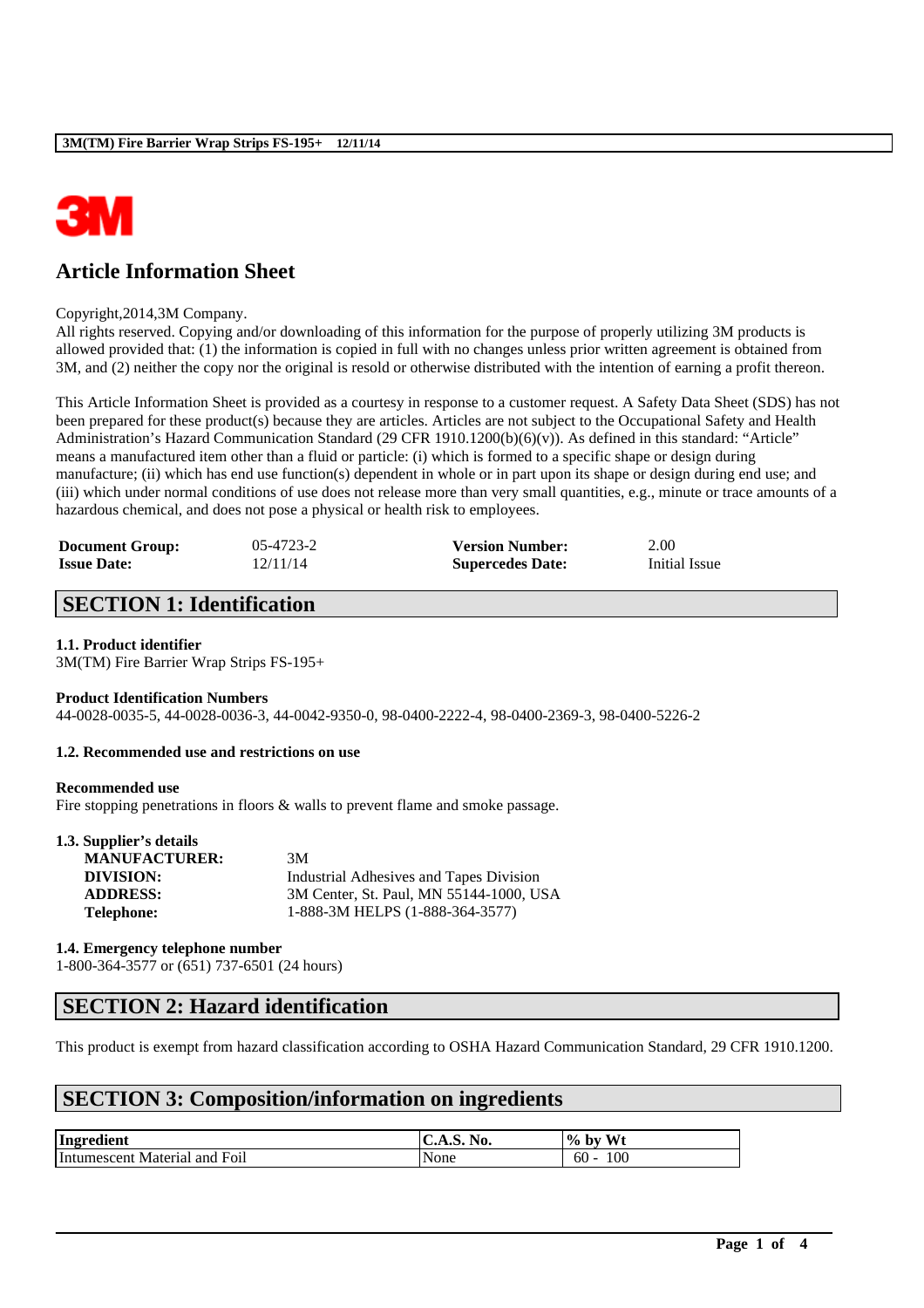### **SECTION 4: First aid measures**

#### **4.1. Description of first aid measures**

#### **Inhalation:**

No need for first aid is anticipated.

### **Skin Contact:**

No need for first aid is anticipated.

### **Eye Contact:**

No need for first aid is anticipated.

### **If Swallowed:**

No need for first aid is anticipated.

# **SECTION 5: Fire-fighting measures**

In case of fire: Use a fire fighting agent suitable for ordinary combustible material such as water or foam.

## **SECTION 6: Accidental release measures**

### **6.1. Personal precautions, protective equipment and emergency procedures**

Not applicable.

### **6.2. Environmental precautions**

Not applicable.

### **6.3. Methods and material for containment and cleaning up**

Not applicable.

# **SECTION 7: Handling and storage**

### **7.1. Precautions for safe handling**

This product is considered to be an article which does not release or otherwise result in exposure to a hazardous chemical under normal use conditions.

### **7.2. Conditions for safe storage including any incompatibilities**

No special storage requirements.

## **SECTION 8: Exposure controls/personal protection**

This product is considered to be an article which does not release or otherwise result in exposure to a hazardous chemical under normal use conditions. No engineering controls or personal protective equipment (PPE) are necessary.

\_\_\_\_\_\_\_\_\_\_\_\_\_\_\_\_\_\_\_\_\_\_\_\_\_\_\_\_\_\_\_\_\_\_\_\_\_\_\_\_\_\_\_\_\_\_\_\_\_\_\_\_\_\_\_\_\_\_\_\_\_\_\_\_\_\_\_\_\_\_\_\_\_\_\_\_\_\_\_\_\_\_\_\_\_\_\_\_\_\_

# **SECTION 9: Physical and chemical properties**

### **9.1. Information on basic physical and chemical properties**

**General Physical Form:** Solid

**Odor, Color, Grade: Material is dark brown to brick red, laminated on one side with** aluminum foil, negligible odor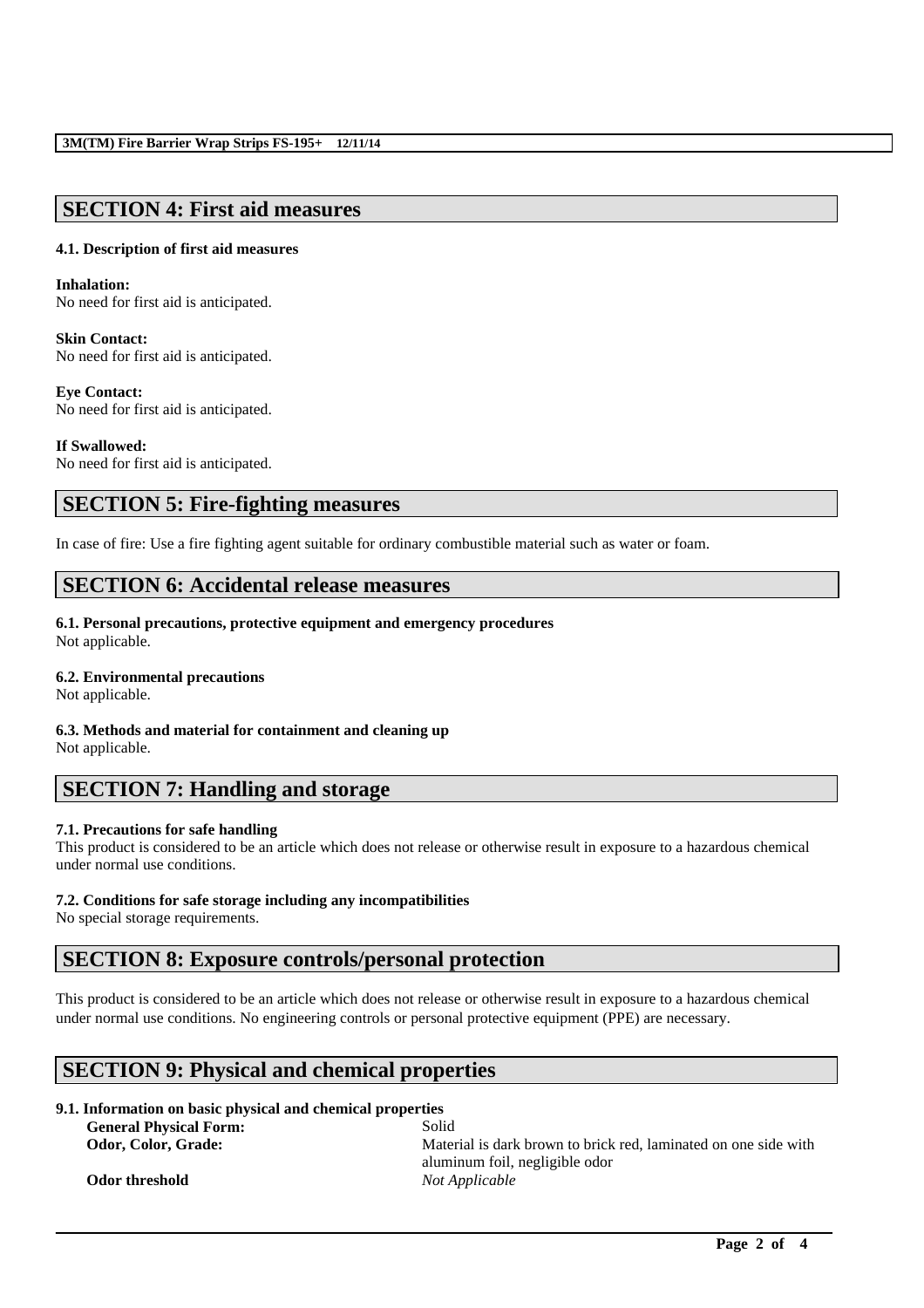| pH                                        | Not Applicable    |
|-------------------------------------------|-------------------|
| <b>Melting point</b>                      | Not Applicable    |
| <b>Boiling Point</b>                      | Not Applicable    |
| <b>Flash Point</b>                        | Not Applicable    |
| <b>Flammability</b> (solid, gas)          | Not Classified    |
| <b>Flammable Limits(LEL)</b>              | Not Applicable    |
| <b>Flammable Limits(UEL)</b>              | Not Applicable    |
| <b>Specific Gravity</b>                   | $1.5$ g/cm3       |
| <b>Solubility In Water</b>                | No Data Available |
| Solubility- non-water                     | Not Applicable    |
| <b>Autoignition temperature</b>           | No Data Available |
| <b>Decomposition temperature</b>          | Not Applicable    |
| <b>Viscosity</b>                          | Not Applicable    |
| <b>Volatile Organic Compounds</b>         | $< 1$ % weight    |
| <b>VOC Less H2O &amp; Exempt Solvents</b> | $< 1$ g/l         |

## **SECTION 10: Stability and reactivity**

This material is considered to be non reactive under normal use conditions.

# **SECTION 11: Toxicological information**

#### **Inhalation:**

No health effects are expected

**Skin Contact:** No health effects are expected

**Eye Contact:** No health effects are expected

**Ingestion:** No health effects are expected

### **Additional Information:**

This product, when used under reasonable conditions and in accordance with the directions for use, should not present a health hazard. However, use or processing of the product in a manner not in accordance with the product's directions for use may affect the performance of the product and may present potential health and safety hazards.

## **SECTION 12: Ecological information**

This article is expected to present a low environmental risk either because use and disposal are unlikely to result in a significant release of components to the environment or because those components that may be released are expected to have insignificant environmental impact.

## **SECTION 13: Disposal considerations**

Dispose of contents/container in accordance with the local/regional/national/international regulations.

# **SECTION 14: Transport Information**

For Transport Information, please visit **http://3M.com/Transportinfo** or call 1-800-364-3577 or 651-737-6501.

\_\_\_\_\_\_\_\_\_\_\_\_\_\_\_\_\_\_\_\_\_\_\_\_\_\_\_\_\_\_\_\_\_\_\_\_\_\_\_\_\_\_\_\_\_\_\_\_\_\_\_\_\_\_\_\_\_\_\_\_\_\_\_\_\_\_\_\_\_\_\_\_\_\_\_\_\_\_\_\_\_\_\_\_\_\_\_\_\_\_